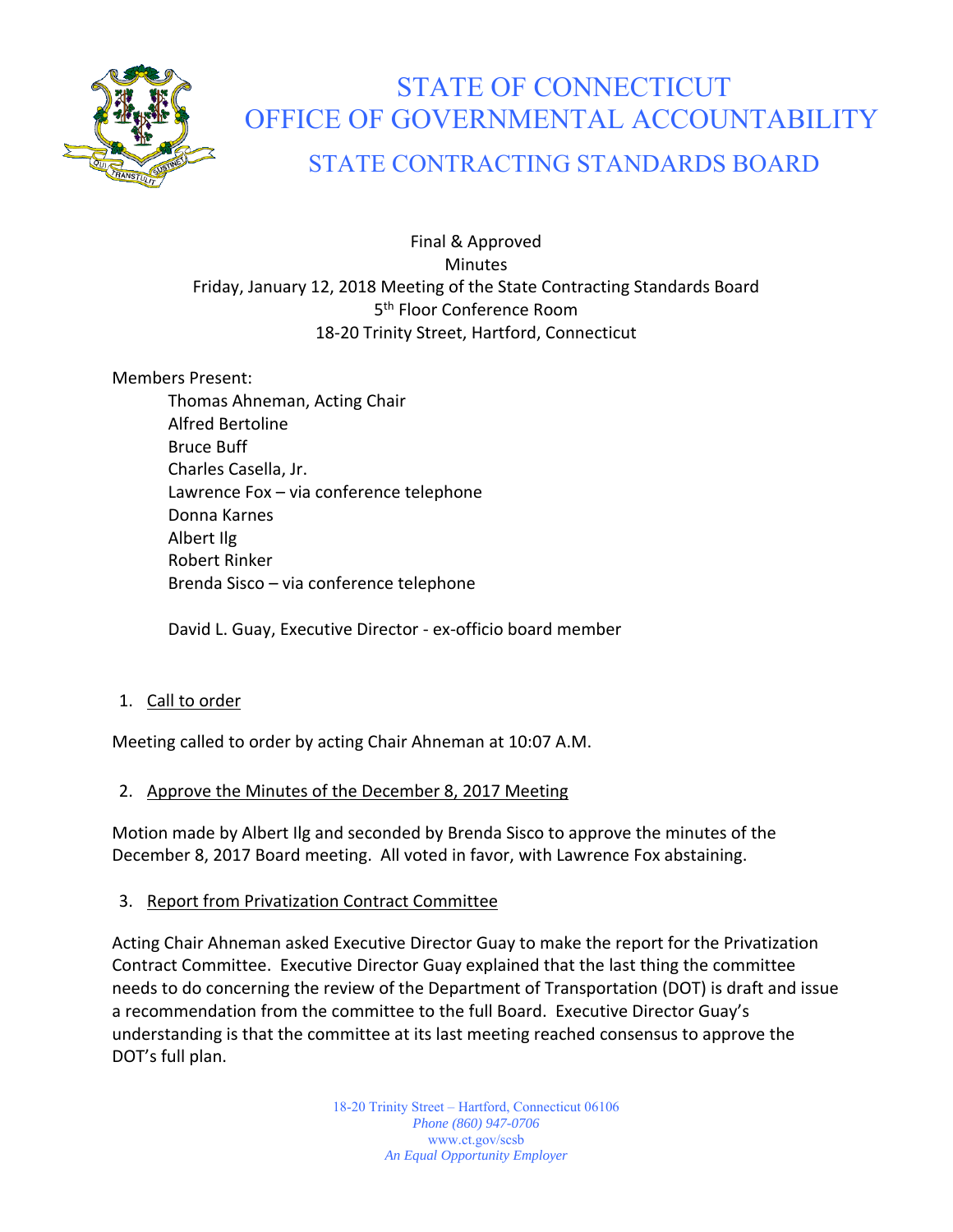#### 4. Report of the Contested Solicitations and Awards Subcommittee

Subcommittee Chair Robert Rinker reported that the subcommittee has no matters before it.

#### 5. Work Group Reports

#### a. Report from Data Analysis Work Group

Chair Alfred Bertoline reported that today's scheduled meeting of the Data Analysis Work Group will be the first meeting since issuing the Study of Competitive Bidding Practices Findings and Recommendations. The primary focus of the upcoming meeting will be where we go from here, in terms of the report but also what is next on the work group's agenda.

Mr. Bertoline would like the Board to approve the Study of Competitive Bidding Practices Findings and Recommendations and for the Work Group to use its resources to go out and talk to as many people as we can about the Study.

Motion made by Alfred Bertoline and seconded by Albert Ilg to approve the Study of Competitive Bidding Practices Findings and Recommendations.

Chair Alfred Bertoline and Bruce Buff of the Data Analysis Work Group presented the work group's report, a Study of Competitive Bidding Practices Findings and Recommendations.

Acting Chair Ahneman led a discussion on refinements to the report. Brenda Sisco offered that the refinements include what was and what was not in the report and a clarification of the Department of Administrative Services recommendation (DAS). Robert Rinker discussed the scope of the report and used the example of the University of Connecticut not being within the scope of the report and used a further example of the DAS master contracts not being within the scope. Mr. Rinker further offered that the next area of study for the Data Analysis Work Group should be an analysis of DAS master contracts.

Mr. Rinker answered Mr. Bertoline's question on who the audience is for the report, suggested the leadership of the Appropriations Committee and the commission on fiscal stability. Mr. Rinker suggested that the scope should be refined to note that it does not include the University of the Connecticut, Judicial, Legislative and the DAS master contracts.

Mr. Bertoline agreed to amend the scope by providing the examples suggested by Mr. Rinker.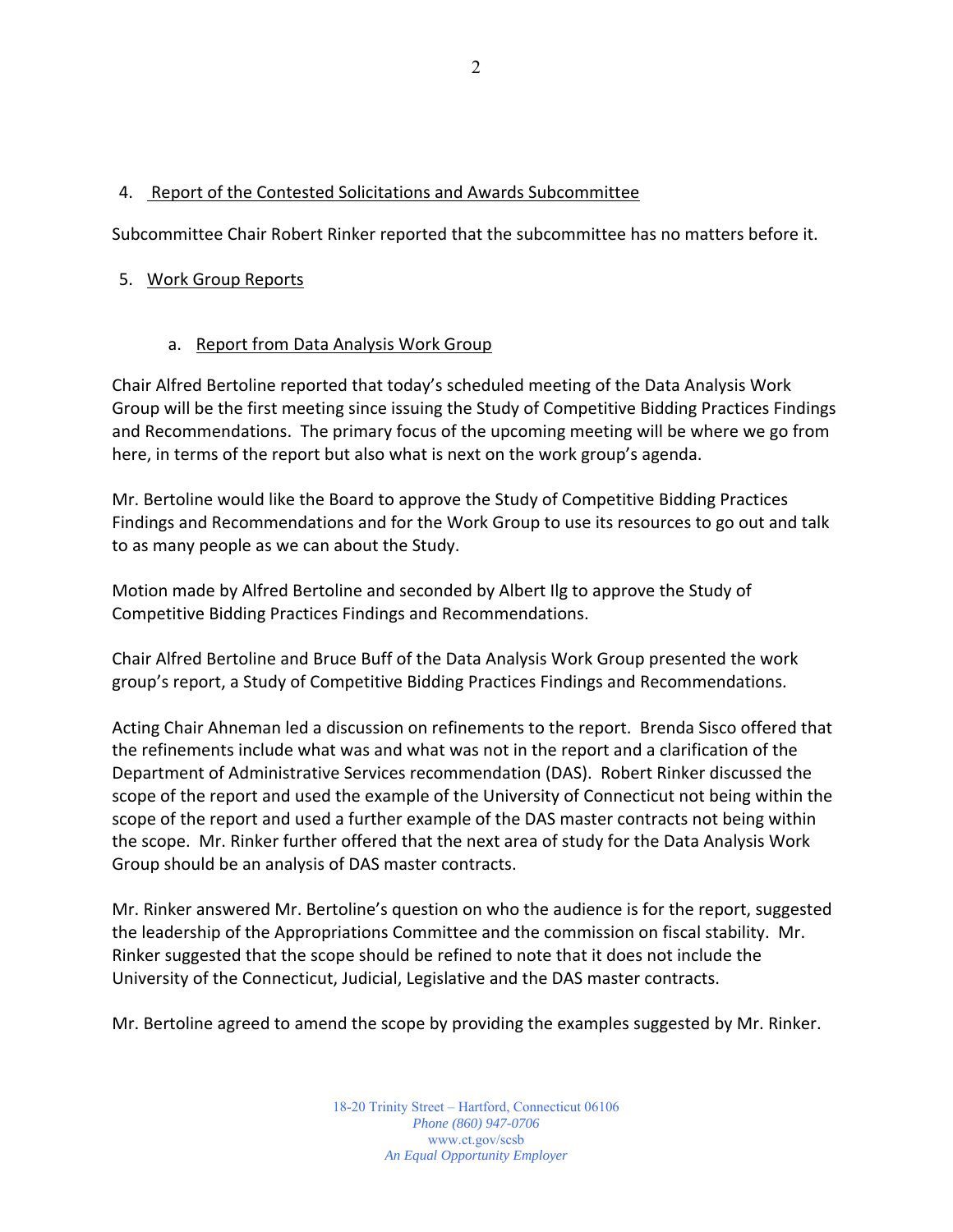Mr. Bertoline suggested the removal of the DAS recommendation in section B of Recommendations.

Mr. Ahneman suggested that Mr. Bertoline will make the changes discussed and email out the changes with a request for further comment with an anticipated vote for approval at the February 9, 2018 meeting and bring a list of groups to speak with. Mr. Rinker suggested that while we are re-drafting Mr. Bertoline and Mr. Buff should begin to set up the appointments to meet with executive and legislative leadership.

Mr. Bertoline summarized that the work group will make changes to the report and send to members for further comment and at the same time begin to meet with executive and legislative leadership.

Motion made by David Guay and seconded by Bruce Buff to table the previous motion to approve the report. All voted in favor.

b. Report from Audit Work Group

Audit Chair Thomas Ahneman reported the Audits Work Group continues its audit of twelve agencies.

The work group agreed to the following elements to be part of the compliance report and the work group hopes to review draft compliance reports at the February meeting and finished compliance reports for the full Board to review in March.

#### Process and Procedures reviewed

Are the number of contracts reported correct and can be reconciled? Competitively bid Sole sourced Single sourced Are all contracts placed on the Portal? Have appropriate CEE's completed? Are contracts competitively bid, more than 66% and are waivers appropriate? Number of Sole Source Number of Single Source Has a cost-benefit-analysis been completed for a new privatization contract? Is BizNet used to advertise contracts?

### Corrective measures Interviews

Formal Training Check lists Adequate staffing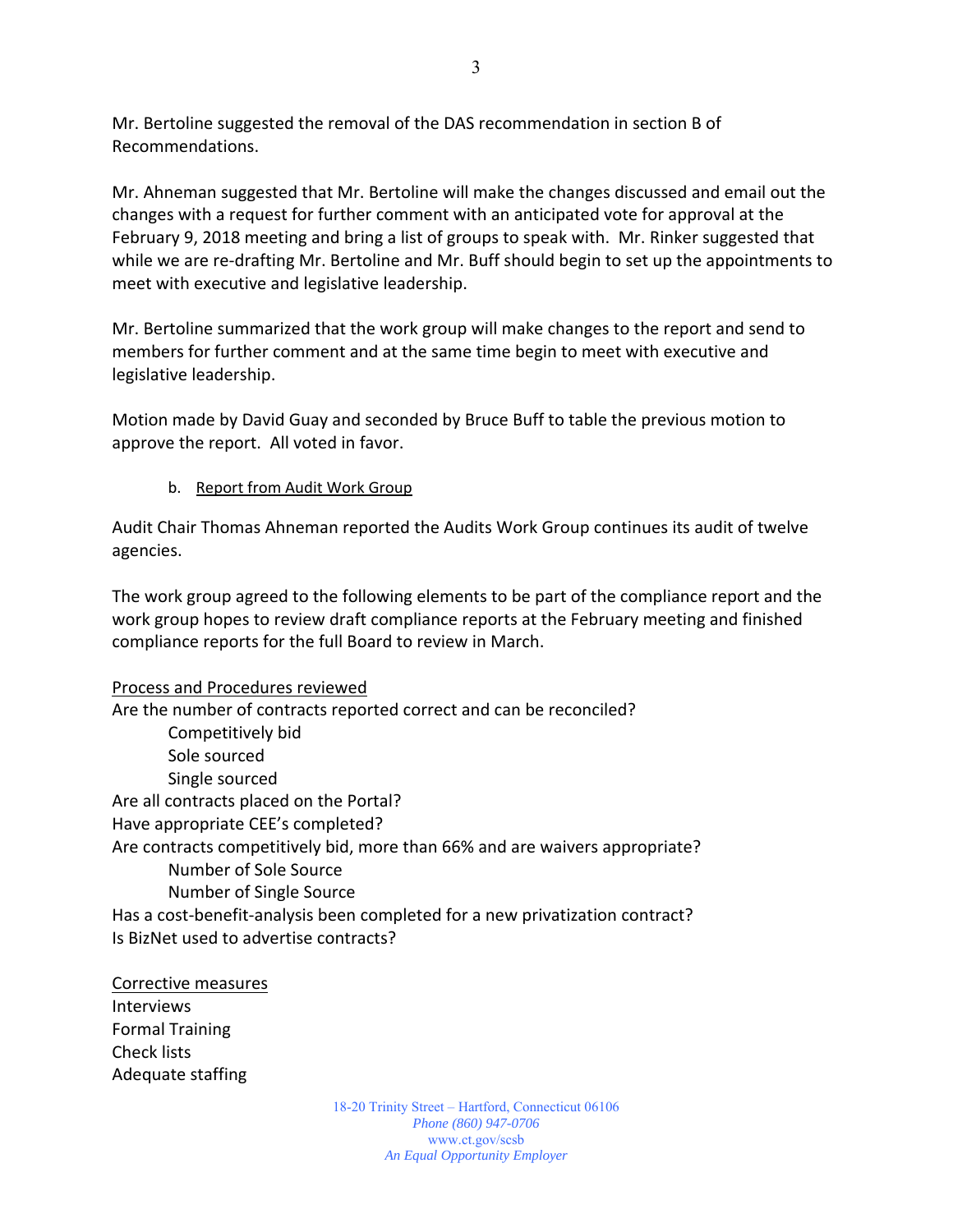Quality Assurance ‐ Quality Control – Risk Assessment duties or position

Work Group Chair Ahneman noted that from the work groups interviews with representatives of the Department of Administrative Services (DAS) and the State Department of Education (SDE) it has become clear that the agreement between the Connecticut Technical High Schools and the Pita Group was not a legitimate state contract and the funds paid to the Pita Group should be recouped by the State. The Audit Work Group recommends to the Board that the Board should write to the Attorney General and ask his office to recover the funds paid to the Pita Group.

Motion made by Robert Rinker and seconded by Alfred Bertoline to ask the Attorney General recover funds paid to the Pita Group.

Brenda Sisco asked for a quick summary of the reason the Pita Contract is an illegal contract. Mr. Rinker responded that this is what they were essentially told by representatives of the State Department of Education. Executive Director Guay added the so called contract did not meet the conditions of the master contract, it was a separate side agreement made with Pita, the agreement was written on Pita stationary and authored by Pita.

Hearing no further discussion Acting Chair Ahneman asked for a vote on the motion made by Robert Rinker and seconded by Alfred Bertoline to ask the Attorney General to recover funds paid to the Pita Group. All voted in favor.

#### 6. Other business

Charles Casella asked if any Board members had suggestions for the next privatization contract to be reviewed by the Privatization Contract Committee. Lawrence Fox wondered if the Audit Work Group had any suggestions from the work it has done so far. Mr. Rinker suggested Information Technology contracts would be appropriate for review. Audit Work Group Chair Ahneman indicated he did not believe from the information collected on the twelve audited agencies that the Work Group could make a recommendation.

#### 7. Public Comment

Travis Woodward, employee of the Department of Transportation attending on his own time addressed the Board. Mr. Woodward addressed Mr. Casella's question and suggested the Privatization Contract Committee should look into DOT construction inspection and design contracts.

#### 8. Adjournment

Motion made by Alfred Bertoline and seconded by Bruce Buff to adjourn. All voted in favor, the motion passed and the meeting was adjourned at 10:58 A.M.